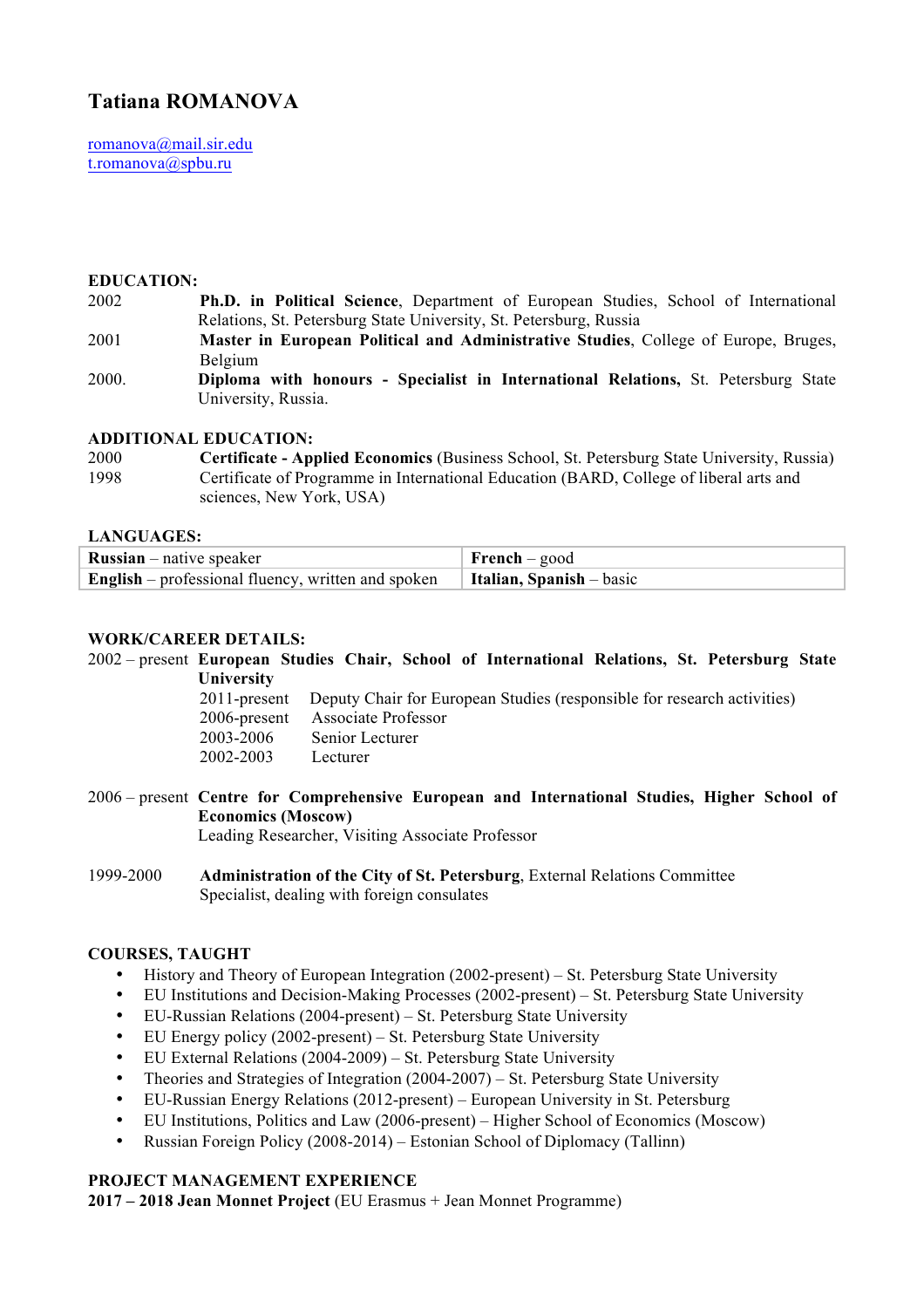Project Title: Simulating EU-Eurasian Economic Union Negotiations to Encourage Transnational Active Learning and Civil Dialogue

Function: head of the project

## **2017-2019 Russian Scientific Foundation**

Project Title: The EU's Concept of Resilience: Articulation and Its Consequences for Russia Function: head of the project

#### **2015-2018 Jean Monnet Centre of Excellenc**e (EU Erasmus + Jean Monnet Programme)

Project Title: Building Knowledge and Expertise to Overcome the Current Crisis in EU-Russian Relations Function: head of the project

**2011-2014 Jean Monnet Chair** (EU Lifelong Learning Programme) Project Title: Introduction of Active Methods of Learning in Studies of European Integration in Russia at the Graduate Level and Beyond the University Function: head of the project

## **2011-2012 Research Project (grant of St. Petersburg State University)**

Project Title: Developing a complex theory of political and legal approximation in the context of modernisation and security thinking (the case of EU-Russian relations) Function: head of the project

## **2013-2016 Jean Monnet Multilateral Research Group** (2013-2016)

Project Title: EU-Russian Relations: Developing a Transnational Perspective Function: key representative of the Partner Institution, organizer of the final conference

## **ADDITIONAL INFORMATION**

Areas of expertise: EU-Russian relations, EU institutions and external relations, energy relations in Europe, economic relations and sanctions, normative convergence, Russian foreign policy, Russian energy policy

Expert / Consultant for EU-Russian Roundtable of Industrialists; GLG; Experts on Europe; Russian Council of International Affairs; Valdai Club; Council of Foreign and Security Relations

Regular news commentator for Russian and foreign newspapers and information agencies

Head of St. Petersburg branch of the European Studies Association in Russia (AEVIS), member of the Governing Board of the AEVIS

Member of the UACES – University Association for Contemporary European Studies, ISA – International Studies Association, EU-Russia Experts Network

Visiting Professor in the Estonian School of Diplomacy (2009-2014), Norwegian University Centre (2010- 2011), Central European University (2010).

Regular participant of various international conferences and seminars, a founding member of the research network Political Economy of Energy in Europe and Russia

# **SELECTED PUBLICATIONS**

**Books:** 

- 1. Romanova, T., Pavlova, E., Treschenkov, E., Gudalov, N., Tulupov, D., Kolotaev, Y., Mazanik, S., Malova, A. Resilience Concept: Recommendations for Russia in the Context of its Relations with the EU. M: RIAC, 2019. [In Russian]
- 2. Romanova, T. (ed.) The EU's Concept of Resilience: Articulation and ite Consequences for Russia. Saint Petersburg: Saint Petersburg University Press, 2019. [In Russian]
- 3. (co-edited with Maxine David) Modernisation in EU-Russian Relations: Past, Present and Future. London, New York: Routledge, 2016.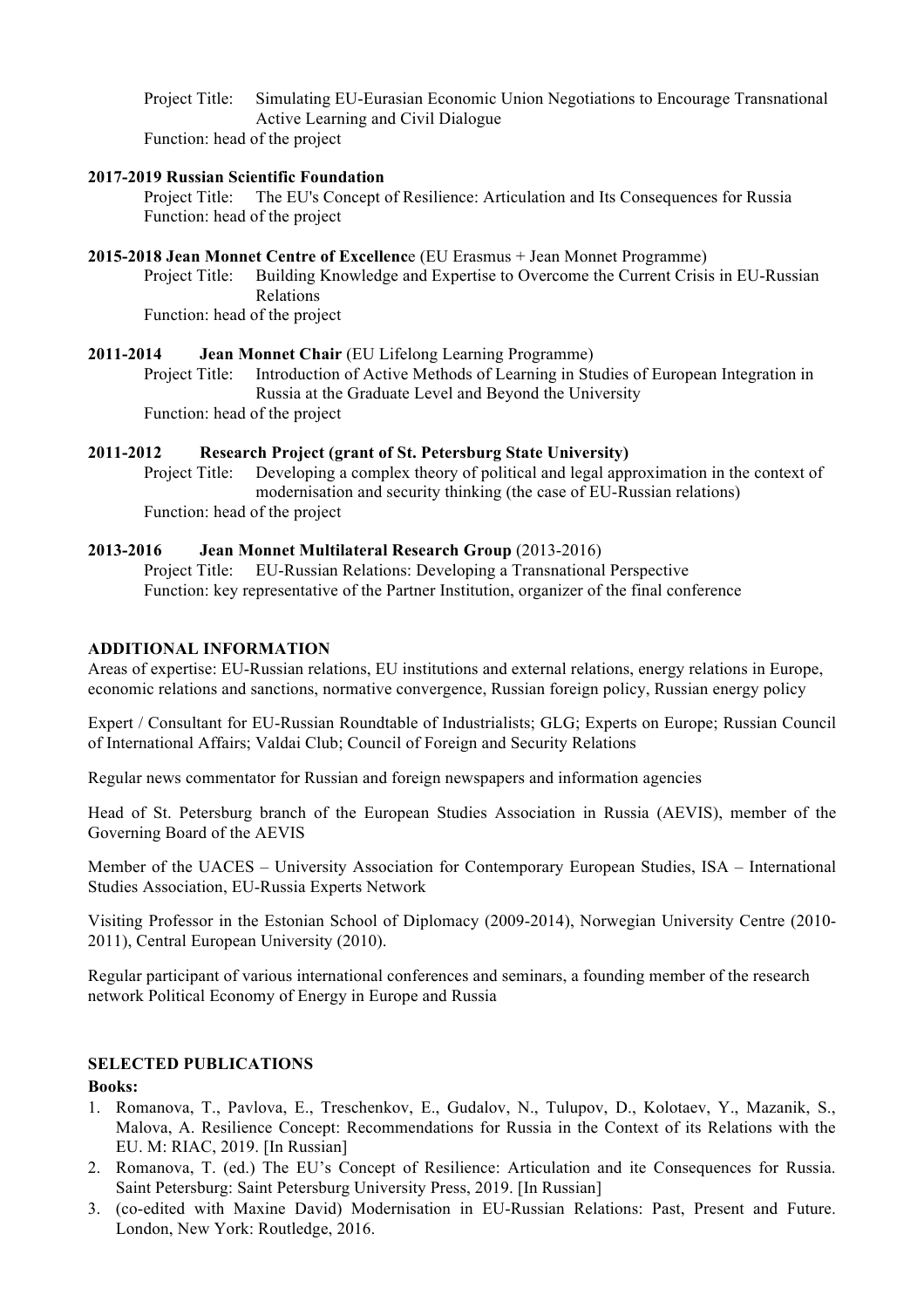- 4. (co-edited with Stanislaw Belen & Konstantin Khudoley) EU-Russian Relations. St. Petersburg: St. Petersburg University Press, 2012. [In Russian]
- 5. European Union as an International Actor. The Case of Investment Co-operation with Russia in the Energy Field in 1994-2001. St. Petersburg, 2003. [In Russian]

#### **Journals/Articles**

- 1. (co-authored with Nikolay Sokolov N.I. and Yuri Kolotaev) Disinformation (Fake News, Propaganda) as a Threat to Resilience: Approaches Used in the EU and its Member State Lithuania // Baltic Region. 2020. Vol. 12. No. 1. Pp. 53-67.
- 2. (co-authored with Elena Pavlova) Resilience in EU Discourse: A New Norm in Relations with Russia? // Russia in Global Affairs. 2019. 17(4): 110-126.
- 3. (co-authored with Nikolay Gudalov) Role-Play Simulation of Negotiations between the EU and the Eurasian Economic Union: Teaching while Enhancing a Transnational Dialogue // Journal of Contemporary European Research. 2019. 15(2): 410-424.
- 4. (with Maxine David) The EU in Russia's House of Mirrors // Journal of Common Market Studies. Vol. 57. Annual Review. Pp.128–140.
- 5. The Concept of 'Resilience' in EU External Relations: A Critical Assessment // *European Foreign Affairs Review.* 2019. Vol. 24. No 3. Pp. 349-366.
- 6. (co-authored with Elena Pavlova) Resilience in the European Union and Russia: Essence and Perspectives of the New Concept // World Economy and International Relations. 2019. Vol. 63. No. 6. Pp. 102-109. [In Russian]
- 7. (co-authored with Alena Malova) The European Union Cybersecurity Policy: Operationalisation of the Resilience Concept // Moscow University Bulletin of World Politics. 2019. Vol.11. No 1. Pp. 20-46. [In Russian]
- 8. (co-authored with Elena Pavlova) Debates In International Relations Theory: Rethinking Interdisciplinarity // Polis (Russian Federation) 2019. No 2. Pp. 161-172. [In Russian]
- 9. (co-authored with Elena Pavlova) EU-Russian Relations Against the Backdrop of Postcolonial Approach // Sovremennaya Evropa. 2018. No 6. Pp. 82-92.
- 10. Studying EU-Russian relations: an overview in search for an epistemic community //Journal of Contemporary European Studies. 2019. Vol. 27. No 2. Pp. 135-146.
- 11. (co-authored with Elena Pavlova) From civilian and normative power to resilience: evolution of the ideational basis of the EU's external policy // Mezhdunarodnye protsessy. 2018. No 2. Pp. 73-90. [In Russian]
- 12. (co-authored with Elena Pavlova) EU-Russian Relations Against the Backdrop of Postcolonial Approach // Sovremennaya Evropa. 2018. No 6. Pp. 82-92. [In Russian]
- 13. Russia and the Liberal International Order: A Neo-Revisionist Challenge // International Spectator. 2018. No 1. Pp. 76-91.
- 14. Category «resilience» in the European Union // Sovremennaya Evropa. 2017. No 4. Pp. 17-28. [In Russian]
- 15. Levels of analysis as an instrument to assess the evolution of EU-Russian relations // Sovremennaya Evropa. 2017. No 2. Pp. 30-42. [In Russian]
- 16. (co-authored with Elena Pavlova) Normative Power: Some Theory Aspects and Contemporary Practice of Russia and EU // Polis. 2017. No 1. DOI: 10.17976/jpps/2017.01. [In Russian]
- 17. EU's Energy Union and its Consequences for Russia // Energy Policy. 2016. No 6. [In Russian]
- 18. Institutional Levels of Analysis and the Evolution of Russia EU Relations: Some Theoretical and Practical Aspects // Bulletin of International Organizations. 2016. No 4. Pp. 224-248. [In Russian]
- 19. Is Russian Energy Policy towards the EU Only about Geopolitics? The Case of the Third Liberalisation Package // Geopolitics. 2016. No 4. Pp. 857-879.
- 20. Sanctions and the Future of EU-Russian economic relations // Europe-Asia Studies. 2016. No 4. Pp. 774- 796.
- 21. Russian Challenge to the EU's Normative Power? Change and Continuity // Europe-Asia Studies. 2016. No 3. Pp. 371-390.
- 22. EU-Russian Relations' Research in Russia and Abroad // Sovremennaya Evropa. 2015. No 5. Pp. 100- 114. [In Russian]
- 23. Structural Levels of Analysis in EU-Russian Relations Today // Bulletin of Kemerovo State University. 2015. No 3 (63) Vol. 2. Pp. 215-222. [In Russian]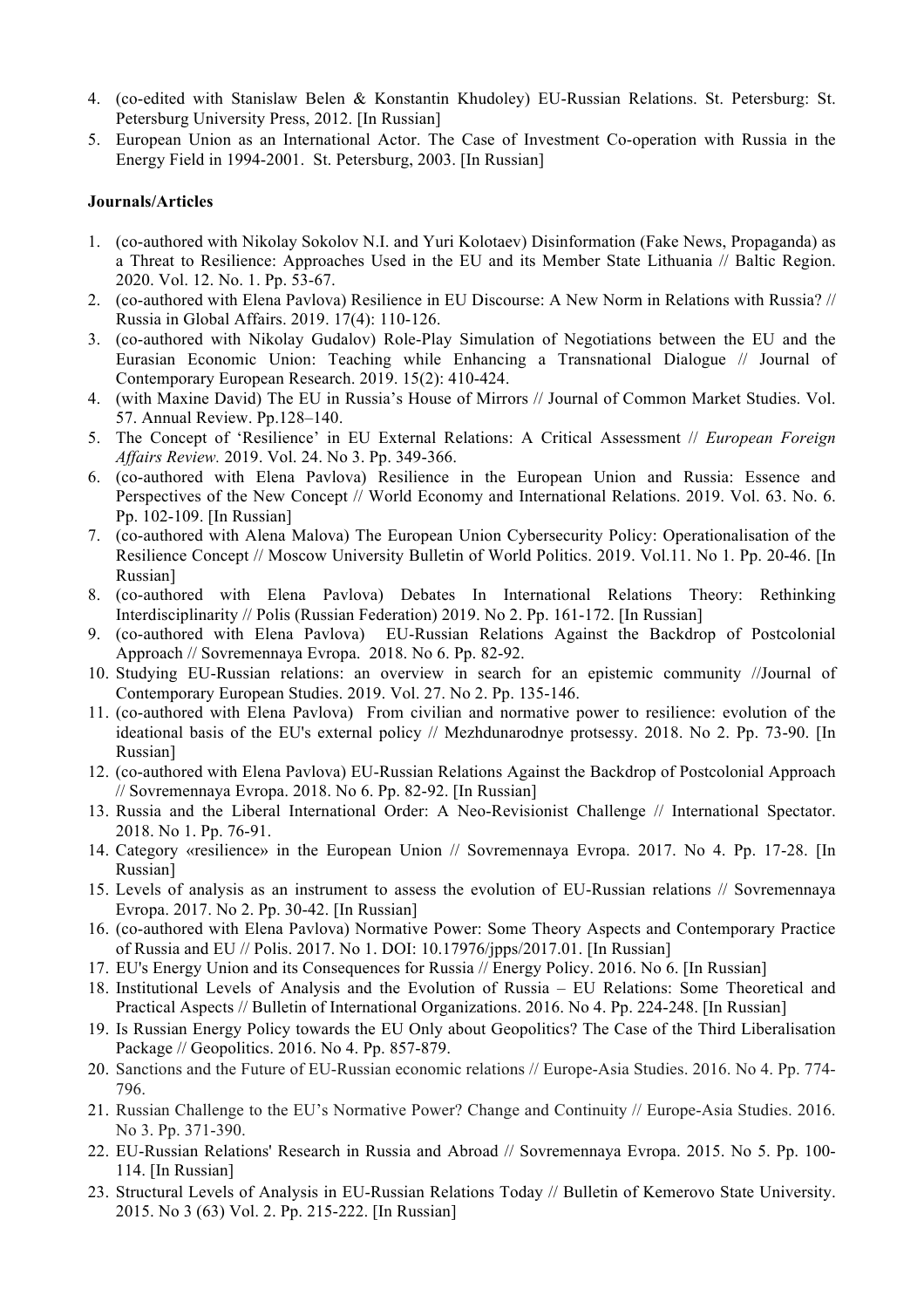- 24. EU-Russian Relations: Developing a Transnational Perspective. Editorial // Bulletin of St. Petersburg University. Series. 6. 2015. No 1. Pp. 53-55. [In Russian]
- 25. Institutional Aspects of EU-Russian Dialogue: from Diversification to Primitivisation (the Case of Energy Relations) // Bulletin of St. Petersburg University. Series. 6. 2015. No 1. Pp. 65-76. [In Russian]
- 26. (co-authored with Maxine David) Modernisation in EU–Russian Relations: Past, Present, and Future. Introduction // Perspectives on European Politics and Society. 2015. No. 1.
- 27. The Partnership for Modernisation through the Three Level-of-Analysis Perspectives // Perspectives on European Politics and Society. 2015. No. 1. Pp. 45-61.
- 28. Russian energy in the EU market: Bolstered institutions and their effects // Energy Policy. 2014. Vol. 75. November. Pp. 44-53.
- 29. (co-authored with Elena Pavlova) Ideological Rivalry or Trash Discourse? // Russia in Global Affairs. 2014. No. 3 / http://eng.globalaffairs.ru/number/Ideological-Rivalry-or-Trash-Discourse-16996
- 30. (co-authored with Elena Pavlova) What Modernisation? The Case of Russian Partnerships for Modernisation with the European Union and its Member States // Journal of Contemporary European Studies. 2014. Pp.499-517.
- 31. The WTO Factor in EU-Russian Relations // Bulletin of International Organizations. 2013. No 4. Pp. 180-195. [In Russian]
- 32. EU Russia Energy Cooperation: Major Development Trends and the Present State // Baltic Region. 2013. №3(17). Pp. 4-13.
- 33. The Problem of Reciprocity in EU-Russian Relations // Bulletin of St. Petersburg University. Series. 6. 2013. No. 3. Pp. 134-141. [In Russian]
- 34. (co-authored with Elena Pavlova) Russia and EU Member States: the Partnership for Modernisation // Mirovaya ekonomika i mezhdunarodnye otnosheniya. 2013. No 8. Pp. 54-61. [In Russian]
- 35. The Empire of Norms // Russia in Global Affairs. 2013. No 1. [In Russian]
- 36. (co-authored with Elena Pavlova) Russian Modernization and the European Union // Sovremennaya Evropa. 2013 No 1. [In Russian]
- 37. Neoclassical Realism and Today's Russia // Russian in Global Affairs. 2012. No 3.
- 38. European Union as a Normative Power and the Problems of its Perceptions in Russia as a Barrier on the Way of their Political and Legal Approximation // St. Petersburg State University Bulletin. 2011. Series No. 6. No.1. [In Russian]
- 39. What Is Political Ecology? From Practice to Theory and Strategy // Russian in Global Affairs. 2010. No 4. October-December.
- 40. Energy Security without Panic // Russian in Global Affairs. 2010. No 2. April-June.
- 41. The Russian Perspective on the Energy Dialogue // Journal of Contemporary European Studies. 2008. Vol. 16. Issue 2. Pp. 219 – 230.
- 42. A Dialogue in Different Languages // Russia in Global Affairs. 2007. No.1.
- 43. (co-authored with Natalia Zaslavskaya) EU-Russia: towards the Four Spaces // Baltic Defence Review. 2004. Vol.2. No.12.
- 44. (co-authored with Timofei Bordachev) Russia and the European Union: Perspectives of Direct Neighbourhood // Russia in Global Affairs. 2003. No. 2. [In Russian]
- 45. Common European Economic Space: a Strategy for Russia's Participation // Pro et Contra. 2003. Summer. [In Russian]

#### **Book Chapters:**

- 1. Russia: The Importation of Western Concepts and Their Effect on EU-Russian Relations. In: Globalization and Regime Change. Lessons from the New Russia and the New Europe. Ed. by R. Alison Remington and R.K. Evanson. Rowman & Littlefield Publishers. 2019.
- 2. Russia's Neorevisionist Challenge to the Liberal International Order // The Liberal Order and its Contestations. Ed. By Riccardo Alcaro. Routledge, 2018.
- 3. Europeanisation and Russia // The European Union and Its Eastern Neighbourhood. Europeanisation and its twenty-first-century contradictions. Ed. by Paul Flenley and Michael Mannin. Manchester: Manchester University Press, 2018.
- 4. EU–Russian Energy Relations. Do Institutions Stand the Test? In: Tom Casier and Joan DeBardeleben (eds.) EU–Russia Relations in Crisis. Routledge, 2018.